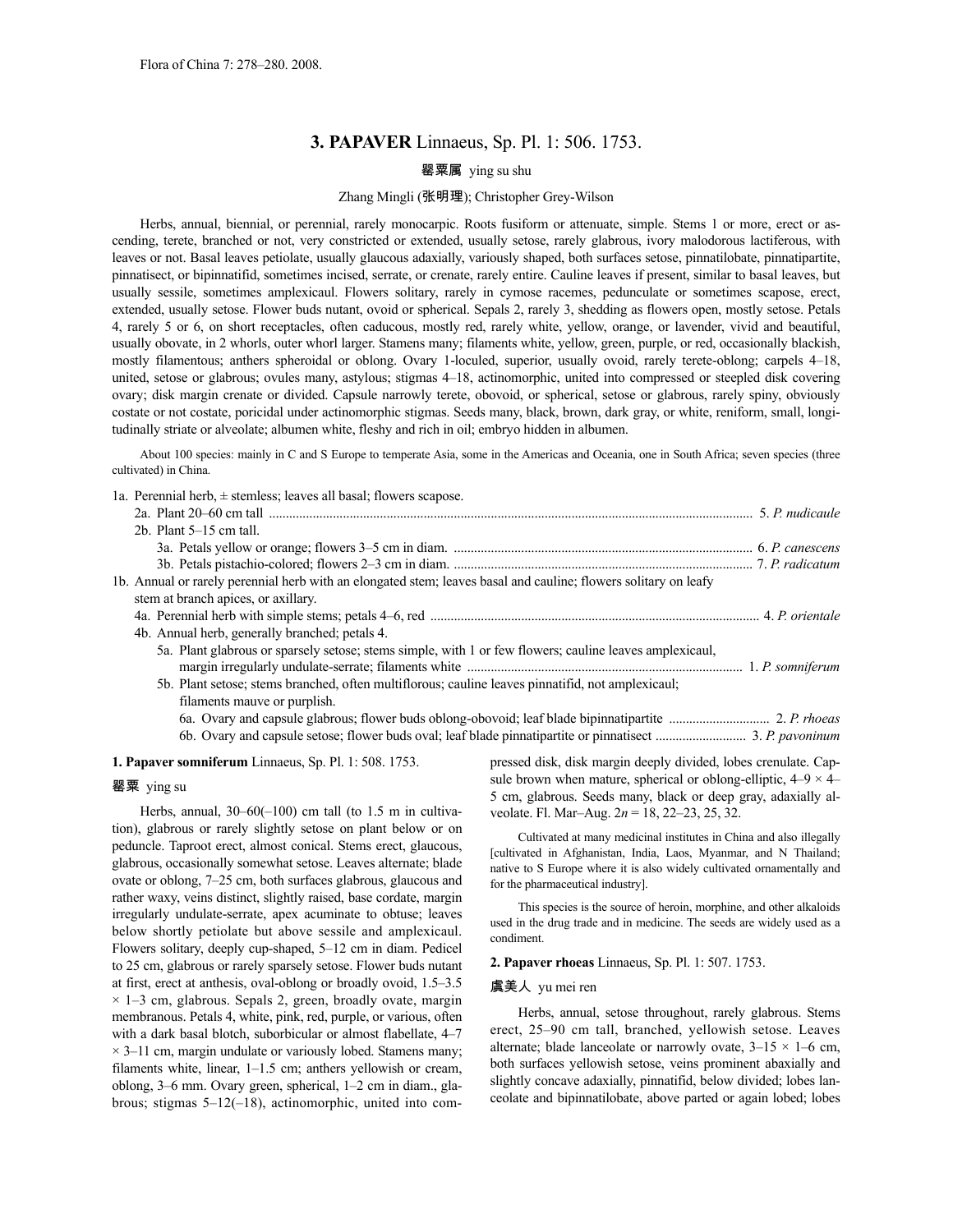lanceolate, uppermost one serrate-pinnatilobate, terminal lobes usually large; lobules apically acuminate; lower leaves petiolate but upper ones sessile. Flowers solitary on stem and branch apices, bowl-shaped, 6–9 cm in diam. Pedicel 10–15 cm, compressed yellowish setose. Flower buds nutant, oblong-obovoid, setose. Sepals 2, green, broadly elliptic, 1–1.8 cm, adaxially setose. Petals 4, rich scarlet, occasionally mauvish, pink, orange, or white, with or without a basal dark blotch or flecking, orbicular, transversely broadly elliptic or broadly obovate, 2.5–4.5 cm, overlapping, entire, rarely crenate or apex incised. Stamens many; filaments dark mauve or purplish, filamentous, ca. 8 mm; anthers blue, oblong, ca. 1 mm. Ovary obovoid, 7–10 mm, glabrous; stigmas 8–12, actinomorphic, united into compressed disk, margin crenate. Capsule broadly obovoid, 10–18 mm, glabrous, inconspicuously costate. Seeds many, reniform-oblong, ca. 1 mm. Fl. Mar–Aug. 2*n* = 14.

Cultivated in China, sometimes escaping (in Taiwan) [native to N Africa, SW Asia, and Europe].

This species is used ornamentally and includes flowers in various colors as well as bicolored and semidouble forms.

**3. Papaver pavoninum** C. A. Meyer in Fischer & Avé-Lallemant, Index Sem. Hort. Petrop. 9: 82. 1843.

## 黑环罂粟 hei huan ying su

Herbs, annual, throughout long setose. Taproot terete, long and slender, attenuate toward base. Stems erect, 20–30(–45) cm tall, branched close to ground, moderately setose. Basal leaves long petiolate, narrowly ovate to narrowly lanceolate, including petiole 3–10 cm, both surfaces sparsely long setose, pinnatipartite or pinnatisect to bipinnatifid; lobes lanceolate, sparsely serrate or rarely pinnatipartite again. Lower cauline leaves long petiolate, upper ones shortly petiolate to almost sessile, like basal leaves but generally less dissected. Flowers 1(or 2) at stem or branch apices, 3.5–5.5 cm in diam. Pedicel 3–7 cm, slightly flat, sparsely long setose. Flower buds nutant, oval, 1– 1.2 cm, densely long setose, terminating in a pair of hollow hornlike projections. Sepals 2, caducous, cymbiform. Petals 4, scarlet, with a prominent black, often white-edged, basal blotch, flabellate-obovate or suborbicular, 2–3.5 cm. Stamens many; filaments purplish red, filiform, 4–5 mm, gradually broader upward; anthers violet or blackish, oblong, ca. 1 mm; pollen blue. Ovary ovoid or oval in outline, 5–10 mm, densely yellow setose, usually longitudinally 5–7-costate; stigmas 4–8(-11)rayed. Capsule oval or oblong, ca. 1 cm, costate, densely yellow setose. Fl. Apr–Jul. 2*n* = 12.

Stony slopes on low mountains, grasslands at field sides, arable lands; ca. 900 m. Xinjiang [Afghanistan, Kazakhstan, Kyrgyzstan, Pakistan, S Russia, Turkmenistan, Uzbekistan; SW Asia (Iran)].

Various color forms have been recognized but are of little consequence taxonomically. White-flowered forms are assigned to *Papaver pavoninum* f. *album* X. J. Ge (Bull. Bot. Res., Harbin 11(1): 55. 1991) and are recorded from Xinjiang (Gongliu) at ca. 900 m.

### **4. Papaver orientale** Linnaeus, Sp. Pl. 1: 508. 1753.

## 鬼罂粟 gui ying su

Herbs, perennial, setose throughout, ivory lactiferous. Roots whitish, fusiform, fleshy, with numerous fibrous roots. Stems erect to ascending, tufted, 60–90 cm tall (cultivated plants over 100 cm), erect, terete, almost compressed- or appressed setose, leafy in lower 2/3. Basal leaves green on both surfaces, ovate to lanceolate, 20–30 cm including petiole (longer in cultivated plants), sparsely serrate or incised, teeth bristletipped, both surfaces setose, bipinnatipartite; lobules lanceolate or oblong. Cauline leaves many, alternate, similar to basal leaves, but smaller; lower leaves long petiolate, uppermost sessile. Flowers solitary, terminal, bowl-shaped, large, 10–16 cm in diam. Pedicel densely setose. Flower buds erect, ovoid or broadly ovoid, 2–3 cm, spreading setose. Sepals 2, sometimes 3, outside green, inside whitish. Petals 4–6, red or carmine, with or without a basal dark blotch or flecking, broadly obovate or flabellate, (3–)5–8 cm, basally shortly clawed, abaxially with thick veins. Stamens numerous; filaments dark, filiform, below ampliate; anthers indigo-violet, oblong. Stigma 10–16-rayed, actinomorphic, indigo, uniting into compressed disk, margin sparsely thickly serrate. Capsule spheroidal, 2–3.5 cm in diam., glabrous, with a flat 10–16-rayed stigmatic disk. Seeds brown, orbicular-reniform, broadly striate, with small foveolae. Fl. Jun–Jul. 2*n* = 28.

Widely cultivated as an ornamental in Taiwan [native to the Caucasus, N Iran, and NE Turkey].

Many cultivated forms are recorded in a wide range of colors, including orange, reds, mauve, purple, pink, and white. These are mostly of hybrid origin between *Papaver orientale* and the closely related *P. bracteatum* Lindley.

#### **5. Papaver nudicaule** Linnaeus, Sp. Pl. 1: 507. 1753.

#### 野罂粟 ye ying su

*Papaver alpinum* Linnaeus lusus *chinense* Regel; *P. chinense* (Regel) Kitagawa; *P. croceum* Ledebour; *P. croceum* subsp. *chinense* (Regel) Rändel; *P. nudicaule* var. *chinense* (Regel) Fedde; *P. nudicaule* var. *corydalifolium* Fedde; *P. nudicaule* var. *isopyroides* Fedde; *P. nudicaule* subsp. *rubroaurantiacum* (Fischer ex Candolle) Fedde; *P. nudicaule* var. *saxatile* Kitagawa; *P. nudicaule* var. *subcorydalifolium* Fedde; *P. rubroaurantiacum* Fischer ex Candolle; *P. tenellum* Tolmatchew.

Herbs, perennial, 20–60 cm tall, very variable. Taproot terete, extended, upper part 2–5 mm in diam., attenuate or fusiform toward base; rootstock short, thickened, usually simple. Stems very short or apparently absent. Leaves tufted, all basal; petiole (1–)5–12 cm, basally ampliate to sheath, inclined-setose; blade slightly glaucous on both surfaces, ovate to lanceolate, 3–8 cm, both surfaces densely or sparsely gray setose, rarely nearly glabrous, pinnatilobate, pinnatipartite, or pinnatisect; lobes 2–4 pairs, entire or pinnatilobate or pinnatipartite again; lobules narrowly ovate, narrowly lanceolate, or oblong, apex acute, obtuse, or rounded. Scapes 1 to several, erect, terete, densely or sparsely inclined compressed-setose. Flowers solitary, terminal, scapose, cup-shaped, 4–6 cm in diam. Flower buds usually nutant, broadly ovoid to globose, 1.5–2 cm, densely brown setose. Sepals 2, caducous, corymbiform-elliptic. Petals 4, yellowish, yellow, or orange, rarely red, broadly cuneate or obovate, (1.5–)2–3 cm, basally shortly clawed, margin undulate-crenate. Stamens many; filaments yellow or oli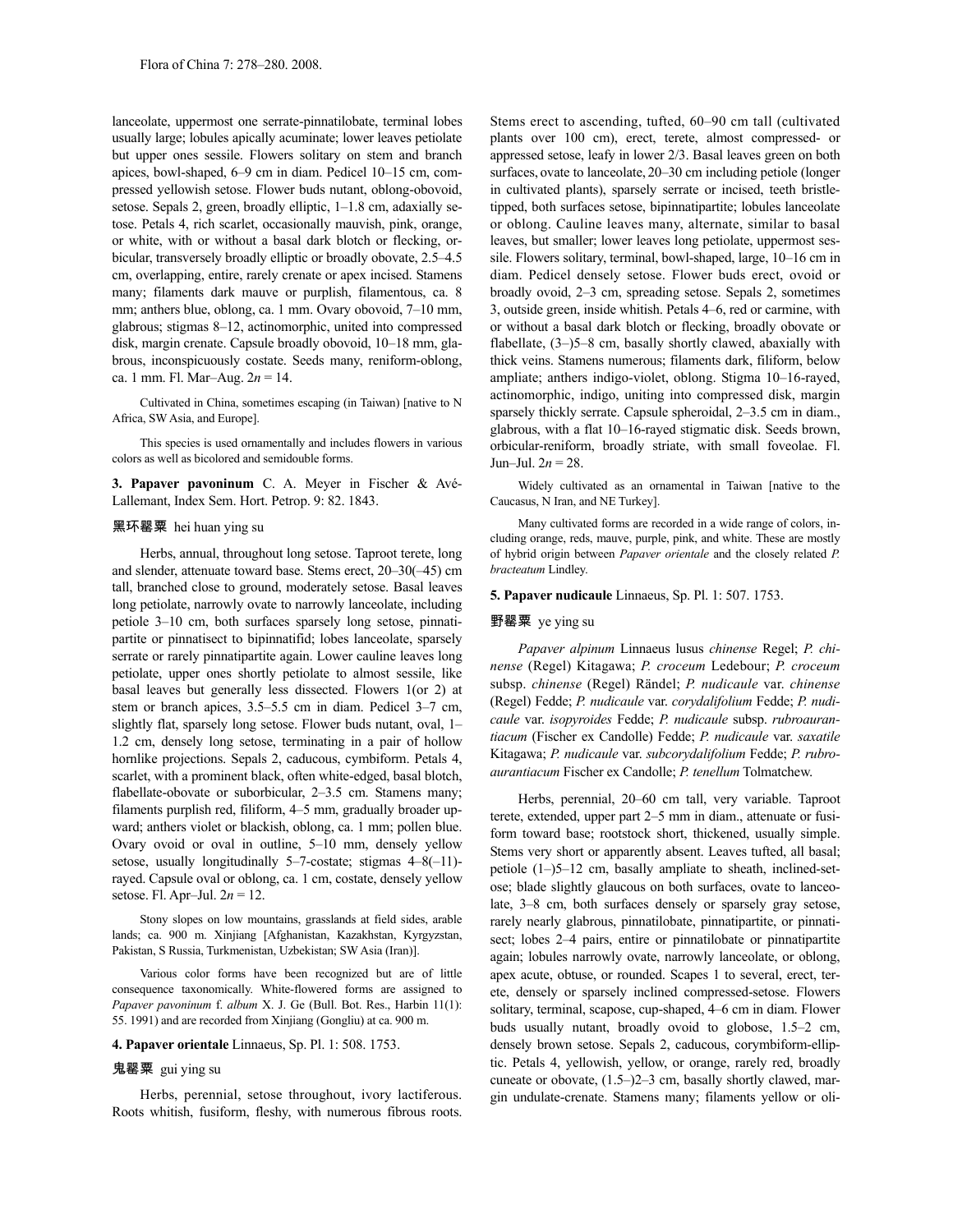vine, subulate, 6–10 mm; anthers yellow-white, yellow, or rarely reddish, oblong, 1–2 mm. Ovary obovoid to narrowly obovoid, 5–10 mm, densely appressed setose; stigmas 4–8, actinomorphic. Capsule narrowly obovoid, obovoid, or obovoidoblong, 1–1.7 cm, densely appressed whitish- or red-brown setose, slightly broadly 4–8-costate; stigma disk flat, distantly incised-crenate. Seeds many, brown, almost reniform, small, striate with alveolate foveolae. Fl. May–Sep. 2*n* = 14, 28\*, 42.

Forest margins, grasslands, grassy steppes, slopes, meadows, valleys, river gravel, moraines, roadsides; (200–)1000–2500(–3500) m. Gansu, Hebei, Heilongjiang, W Hubei, Jilin, Nei Mongol, Ningxia, Shaanxi, Shanxi, E Sichuan, Xinjiang; cultivated in many provinces [Afghanistan, Kazakhstan, Kyrgyzstan, Korea, Mongolia, Russia (including Siberia), Tajikistan, Uzbekistan].

Cultivated plants, commonly referred to as "Iceland poppies," are of complex origin involving several other closely related species, including *Papaver radicatum* Rottbøll.

This is a very variable species, with a number of variants recognized at the rank of forma, including plants with petals yellow or orange, ovary and capsule setose (*Papaver nudicaule* f. *nudicaule*, distribution as for the species); similar characters but petals white (*P. nudicaule* f. *seticarpum* (P. Y. Fu) H. Chuang, recorded from Heilongjiang, Jilin, and Nei Mongol); petals yellow or orange, ovary and capsule glabrous (*P. nudicaule* var. *aquilegioides* Fedde, recorded from Gansu, Hebei, Heilongjiang, W Hubei, Nei Mongol, Ningxia, Shaanxi, Shanxi, and E Sichuan); and same characters but petals white (*P. nudicaule* f. *amurense* (N. Busch) H. Chuang, recorded from Heilongjiang, Jilin, and Nei Mongol).

## **6. Papaver canescens** Tolmatchew, Zhurn. Russk. Bot. Obshch. 16: 77. 1931.

#### 灰毛罂粟 hui mao ying su

# *Papaver pseudocanescens* Popov; *P. tianschanicum* Popov ex Pavlov.

Herbs, perennial, small and tufted, 5–15(–20) cm tall, setose throughout. Taproot terete, prolonged, above 2–3 mm in diam.; rootstock branched or not. Leaves all basal; petiole 2–7 cm, flat, appressed setose, basally with an ampliate sheath; blade lanceolate to ovate,  $2-5 \times 1-2$  cm, both surfaces appressed setose, pinnatifid; lobes 2 or 3 pairs, oblong, elliptic, or lanceolate, entire or 2–4-lobed or parted again. Scapes 1 to several, erect or sometimes curved, terete, appressed setose. Flowers solitary, terminal, scapose, 3–5 cm in diam. Flower buds elliptic or elliptic-orbicular, 1–1.2 cm, brown or golden setose. Sepals 2, cymbiform or broadly ovate. Petals 4, yellow or orange, broadly obovate or flabellate, 1.5–3 cm. Stamens numerous; filaments filiform, 7–10 mm, 3–5 appressed setose. Stigmas ca. 6, actinomorphic. Capsule oblong or obovoid-oblong, ca. 1 cm, appressed setose; stigma disk flat. Fl. Jun–Aug.

Alpine meadows, grasslands, slopes, stony slopes; 1500–3500 m. C and NW Xinjiang [Mongolia, Russia].

**7. Papaver radicatum** Rottbøll var. **pseudoradicatum** (Kitagawa) Kitagawa, Neo-Lin. Fl. Manshur. 325. 1979 [*"pseudoradicatum"*].

#### 长白山罂粟 chang bai shan ying su

*Papaver pseudoradicatum* Kitagawa, Rep. Inst. Sci. Res. Manchoukuo 6: 122. 1942 [*"pseudo-radicatum"*].

Herbs, perennial, small and tufted, 5–15 cm tall, setose throughout. Taproot terete, to 15 cm, 2.5–3 mm in diam. at top, gradually narrowed toward base, with a few lateral roots and fibrous slender roots. Leaves all basal; petiole 2–4 cm, flat, appressed setose, basally with ampliate sheath; blade graygreen, ovate to broadly ovate,  $1-2(-4) \times 0.8-1.2$  cm, both surfaces appressed setose, pinnatifid or bipinnatifid; primary lobes 2 or 3 pairs, narrowly elliptic or oblong, or ovate and 2–4 parted again. Scapes 1 to several from each rosette, densely appressed or inclined-spreading setose. Flowers solitary on scape, 2–3 cm in diam. Flower buds suborbicular to broadly elliptic, densely appressed or inclined-spreading setose. Sepals 2, cymbiform or broadly ovate, 1–1.2 cm. Petals 4, pistachiocolored or yellowish, broadly obovate, 1.8–2.3 cm. Stamens many; filaments filiform, 4–7 mm; anthers yellow, oblong, 1– 1.5 mm. Ovary oblong, 4–5 mm, densely appressed setose; stigmas ca. 6, actinomorphic. Capsule obovoid, ca. 1 cm, densely appressed or inclined-spreading setose; stigma disk flat. Fl. Jun–Aug.

Gravel slopes, rocky slopes, alpine tundra; above 1600 m. Jilin (Changbai Shan) [Korea].

*Papaver radicatum* as a species has a wide distribution in arctic and subarctic regions, which include North America, Greenland, and Russia (including Siberia).